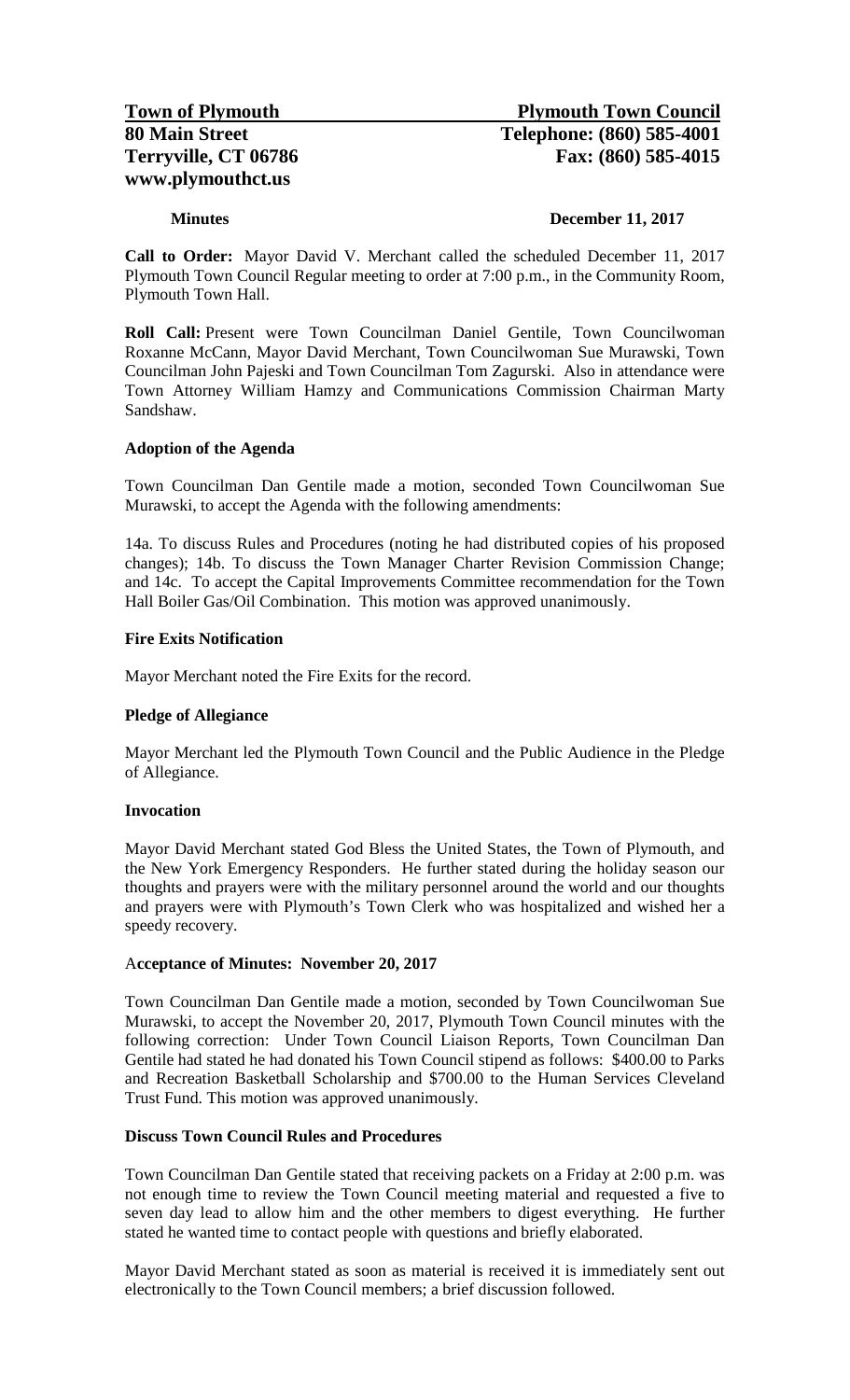Town Councilwoman Sue Murawski stated in the past the Council received their packets on Thursdays and it seemed to work and briefly elaborated.

Town Councilwoman Roxanne McCann stated she didn't want to receive her packet too far in advance because too many changes can occur and blindside everyone and briefly elaborated.

Town Councilman Tom Zagurski stated he understood what Town Councilman Dan Gentile was asking for, noting he would like one to two extra days to look at the packet himself.

Town Councilman Dan Gentile stated the second part of his question was concerning contracts the Mayor was working on for months and months, noting he wanted a draft copy and questioned how that would be addressed.

Town Councilwoman Sue Murawski stated she didn't want to receive draft copies, only the final document; a brief discussion followed.

Town Councilman Dan Gentile made a motion, seconded by Town Councilwoman Sue Murawski, to receive the final Town Council packet on the Thursday prior to the Town Council meeting at 12:00 p.m. This motion was approved unanimously.

#### **Public Comment on Non-agenda Items**

Melanie Church, 328 Main Street, Terryville, stated by Charter the Director of Finance and the Public Works Director's contracts needed to come back before the Town Council at the end of the Mayor's term every two years. Melanie Church complimented former Assessor Rae Ann Wolcott noting she had corrected the rumor about the Mayor's taxes, briefly elaborated, noting we have to work together. Melanie Church stated the gazebo donated by the Lassy family, and located in Baldwin Park, should be decorated with lights and briefly elaborated. Melanie Church questioned why light poles were located in the middle of the sidewalks by Baldwin Park.

Mayor David Merchant stated the contracts Melanie Church was referencing were approved for more than two years and briefly elaborated. Mayor David Merchant stated for the record his taxes did not decrease; his property value decreased and briefly elaborated. Mayor David Merchant stated the pole in question was being looked at and briefly elaborated.

## **Public Comment on Agenda Items**

No report.

## **Mayor's Report**

Mayor Merchant reported and provided updates on the following: State of Connecticut Education Cost Sharing (ECS) was received-Tax Anticipation Note no longer needed; \$1.5 million dollars needs to be saved from this budget year; Brownsfield Money paperwork process has begun; North Main Street Bridge under construction.

## **Financial Report**

Mayor Merchant stated if any Council members had any questions regarding the General Fund Revenue/Expenditures for the month of November to contact him or the Finance Director.

Town Councilman Dan Gentile requested a snapshot of the General Fund balance, noting he knew it was a moving target and he didn't care what date it was done on; he just wanted to see the balance in the General Fund.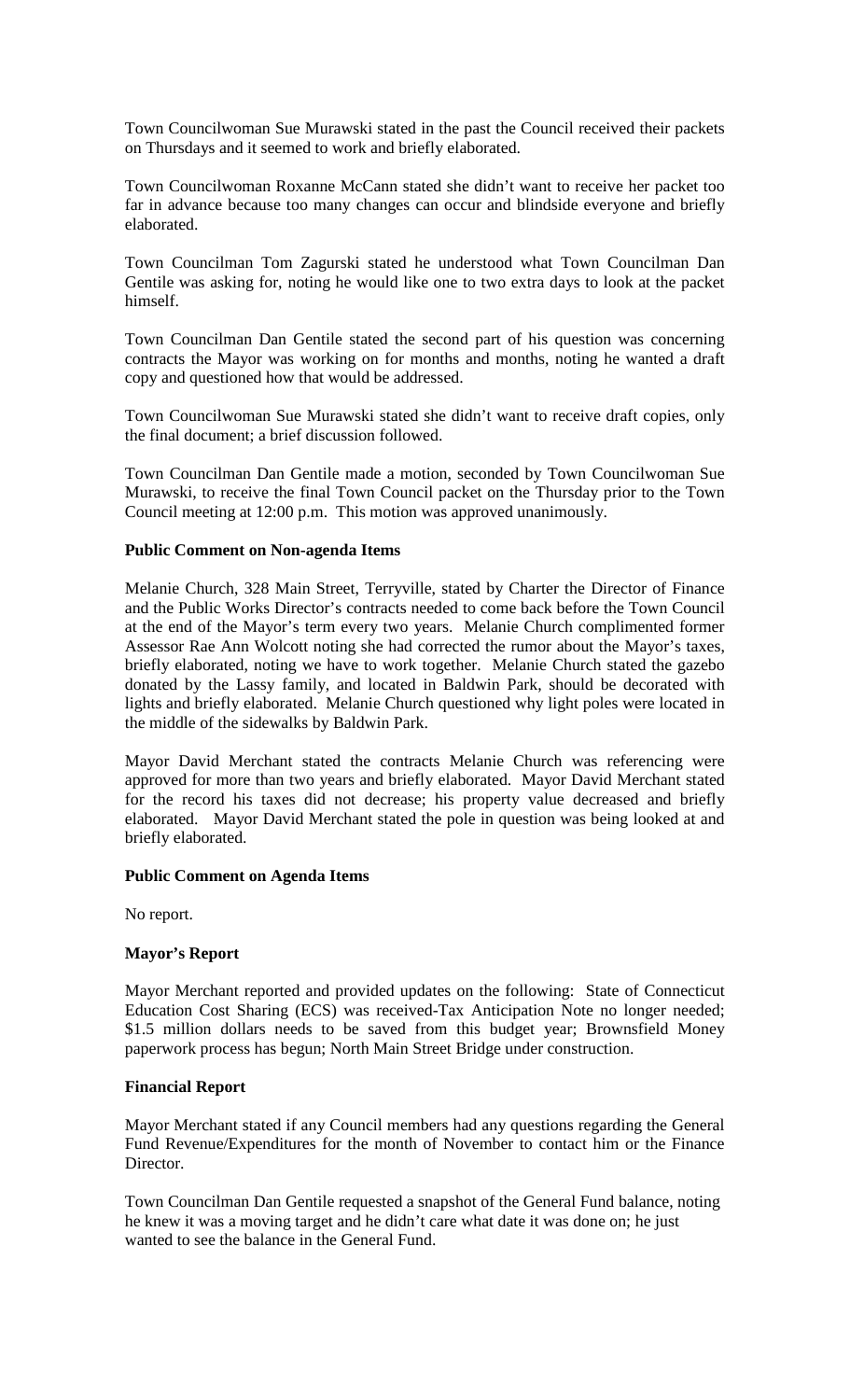**Discuss and take action, as may be necessary, to refund overpayment of Property Taxes to the following: Hyundai Lease Titling Trust \$85.79; Thomas F. Ryan \$929.64; CCAP Auto Lease \$269.82; Daniel C. Thorne, Jr. \$22.24; Honda Lease Trust \$77.02; Toyota Lease Trust \$64.54; Marcel or Sarah Trudeau \$64.00; Daimler Trust \$233.34; Fall Mt. Lake Property Association \$355.61; Husnu Celik \$134.96; Gloria M. Dauphin \$13.86; Cynthia Bombard \$32.16**

Town Councilwoman Sue Murawski made a motion, seconded by Town Councilman Tom Zagurski, to refund the overpayment of taxes as presented. This motion was approved unanimously.

## **Appointments/Reappointments/Resignations: To accept the resignation of Jeffrey Bajek from the Police Commission; to appoint Cathy Paskus to the Police Commission; to reappoint Paul Schwanka to the Planning and Zoning Commission**

Town Councilman John Pajeski made a motion, seconded by Town Councilwoman Sue Murawski, to accept the resignation of Jeffrey Bajek from the Police Commission. This motion was approved unanimously.

Town Councilwoman Sue Murawski made a motion, seconded by Town Councilwoman Roxanne McCann, to appoint Cathy Paskus to the Police Commission. This motion was approved unanimously.

Town Councilman Tom Zagurski made a motion, seconded by Town Councilwoman Roxanne McCann, to reappoint Paul Schwanka to the Planning and Zoning Commission. This motion was approved unanimously.

## **Old Business**

Town Councilman Dan Gentile stated many Connecticut towns were looking into shared services more and more. He further stated he would be on a Connecticut Conference of Municipalities Committee, which was looking into making it easier to share services with other towns and briefly elaborated.

## **To discuss and take action on Thomaston-Plymouth Interlocal Agreement**

Mayor David Merchant stated the information included in the Council's packets had been drawn up by Town Attorney Bill Hamzy and the Town Attorney for the Town of Thomaston.

Mayor David Merchant stated this Agreement was for the public safety radio system and would be granting Plymouth access to Thomaston's two towers.

Mayor David Merchant stated the Communications Commission and the Town of Thomaston had approved this agreement and briefly elaborated.

Town Councilwoman Sue Murawski made a motion, seconded by Town Councilman Dan Gentile, to approve the Town of Thomaston and Town of Plymouth Interlocal Agreement for Tower Antenna Service as presented.

## Discussion:

When questioned by Town Councilman Dan Gentile, Town Attorney Bill Hamzy stated the 4% escalator was for four five-year renewal periods, was annual and it was good for as long as the underlying master leases were good for and briefly elaborated.

Marty Sandshaw, Chairman Communications Commission, stated the second phase in this project would be to try to get the Town's own towers and microwave transmission. He further stated the Commission had received a price of \$600,000 to upgrade the Town's Towers and this was why they opted to go into an agreement with Thomaston.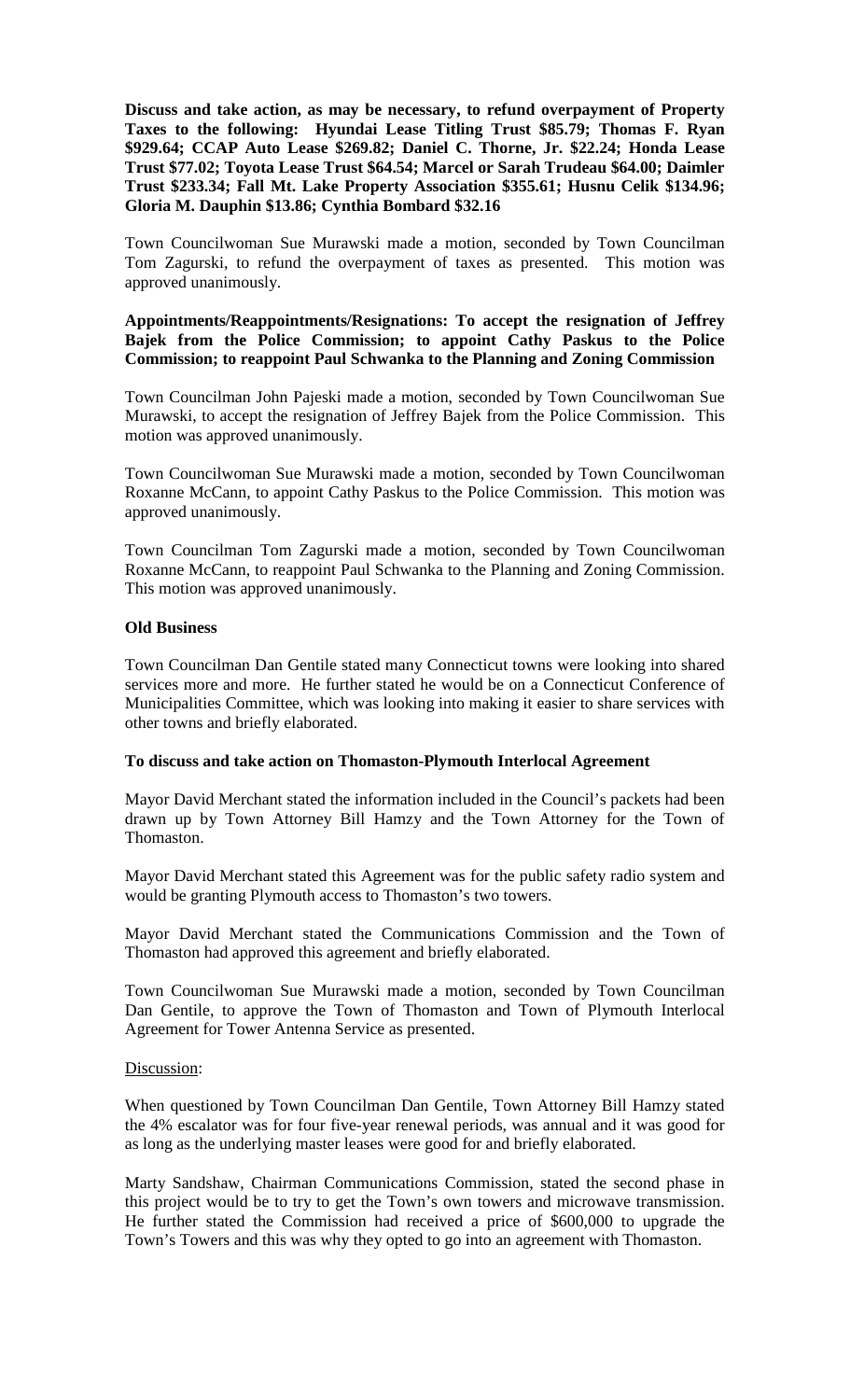When questioned by Town Councilman Tom Zagurski regarding the Agreement language "No Subleasing", Town Attorney Bill Hamzy stated this Agreement was done with the approval of the owners of the towers.

When questioned by Town Councilman Tom Zagurski, Communications Commission Chairman Marty Sandshaw stated Norcom was taking care of the antenna approval by the tower company and briefly elaborated. He further stated \$23,000 for the Town to pay Thomaston was budgeted last year in the Communications Commission budget and the upgrade for the infrastructure was put into Capitals for this project.

Vote:

This motion was approved unanimously.

Town Councilwoman Sue Murawski made a motion, seconded by Town Councilman Tom Zagurski, to include a copy of the Interlocal Agreement with the Plymouth Town Council's December 11, 2017, minutes. This motion was approved unanimously.

## **To accept the Capital Improvements Committee recommendation for the Town Hall Boiler Gas/Oil Combination**

Town Attorney Bill Hamzy stated an RFP had been issued for the Town Hall Boilers and several companies had responded. He further stated there was a mandatory pre-bid meeting that was held and only companies that had representatives at that pre-bid meeting could submit a response to the RPF. Town Attorney Bill Hamzy stated at that mandatory pre-bid meeting there was an amendment made and everyone signed an acknowledgment document of the amendment; a brief discussion followed.

Town Councilman Dan Gentile made a motion, seconded by Town Councilman Tom Zagurski, to accept the bid that was submitted made by Funk Mechanical to replace the boilers in Town Hall.

Discussion:

Town Councilman Dan Gentile stated the Capital Improvements Committee had unanimously approved the same motion and were waiting for one question to be answered by Town Attorney Bill Hamzy.

Vote:

This motion was approved unanimously.

## **To discuss the Town Manager Charter Revision Commission Change**

Town Councilman Dan Gentile stated he wanted this item discussed in order to start receiving applications for a Charter Revision Commission so they could address the Charter Revision question concerning a Town Manager and briefly elaborated.

Mayor David Merchant stated he would have the Charter Revision Commission vacancies noted on the Town's Website.

## **To authorize the School Building Committee to conduct a feasibility study for renovating the Plymouth Town Hall basement for the Police Department/with a comparison to the feasibility study of Main Street School**

Mayor David Merchant noted the basement would actually be the first floor of the Town Hall, noting the Police Department needed to be addressed and briefly elaborated.

Town Councilman Tom Zagurski stated he agreed the Police Department was small and needed to be expanded. He further stated he liked the idea of knocking down the old Main Street School and using the existing school.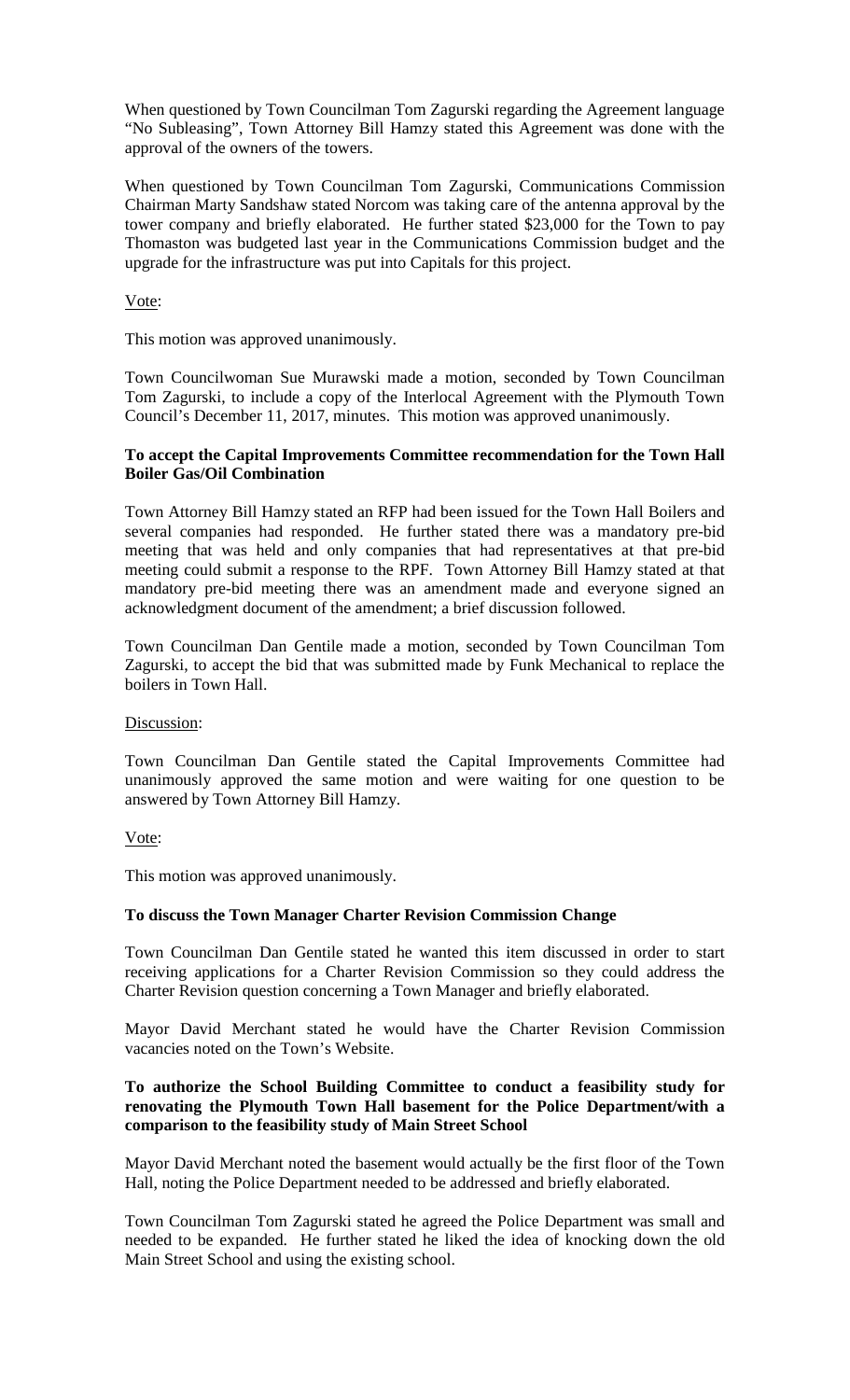Town Councilman Tom Zagurski stated utilizing the Town Hall first floor would result in the loss of the Community Room and the Senior Center; a brief discussion followed.

Town Councilman John Pajeski stated he would be more in favor of moving the seniors across the street verses the Congregational Church, noting there would be more monies available for that kind of renovation.

When questioned by Town Councilman Dan Gentile, Mayor David Merchant stated there would be a few thousand dollars being spent for an architect to do a barebones assessment, noting there was money available in the facilities assessment line item.

Town Councilman Dan Gentile made a motion, seconded by Town Councilwoman Sue Murawski, to authorize the School Building Committee to conduct a feasibility study for renovating the Plymouth Town Hall for the Police Department with a comparison to the feasibility study of Main Street School in an amount not to exceed \$5,000.00. This motion was approved unanimously.

#### **To discuss and take action to change the hours of operation at the Transfer Station**

Town Councilman Dan Gentile questioned if Director of Public Works Charles Wiegert had checked the contract in regards to this agenda item, noting there had been a Union issue when this was done previously.

Town Councilman Tom Zagurski stated he was not in favor of closing the Transfer Station on Mondays, and questioned the Union's stance on the contract as Town Councilman Dan Gentile had previously questioned; a brief discussion followed. Town Councilman Tom Zagurski stated he wanted to see a copy of the Public Works Contract.

Town Councilman Tom Zagurski made a motion, seconded by Town Councilman Dan Gentile, to table this agenda item. This motion was approved unanimously.

#### **Town Council Liaison Reports**

Town Councilman Tom Zagurski stated he had nothing to report on at this time.

Town Councilman John Pajeski stated he had nothing to report on at this time.

Town Councilwoman Sue Murawski stated she had nothing to report on at this time.

Town Councilwoman Roxanne McCann stated she had nothing to report on at this time.

Town Councilman Dan Gentile stated the Teacher's negotiations were underway, however he hadn't heard anything. He further stated the Town was in financial trouble and he was unsure what would come out of it. Town Councilman Dan Gentile stated the time to speak up would be now while the contract was still open.

## **Town Council Comments**

Town Councilman Tom Zagurski stated he had no Town Council comments at this time.

Town Councilwoman Sue Murawski stated she had no Town Council comments at this time.

Town Councilman John Pajeski stated he had no Town Council comments at this time.

Town Councilwoman Roxanne McCann stated she had no Town Council comments at this time.

Town Councilman Dan Gentile stated he wanted to wish everyone a Merry Christmas.